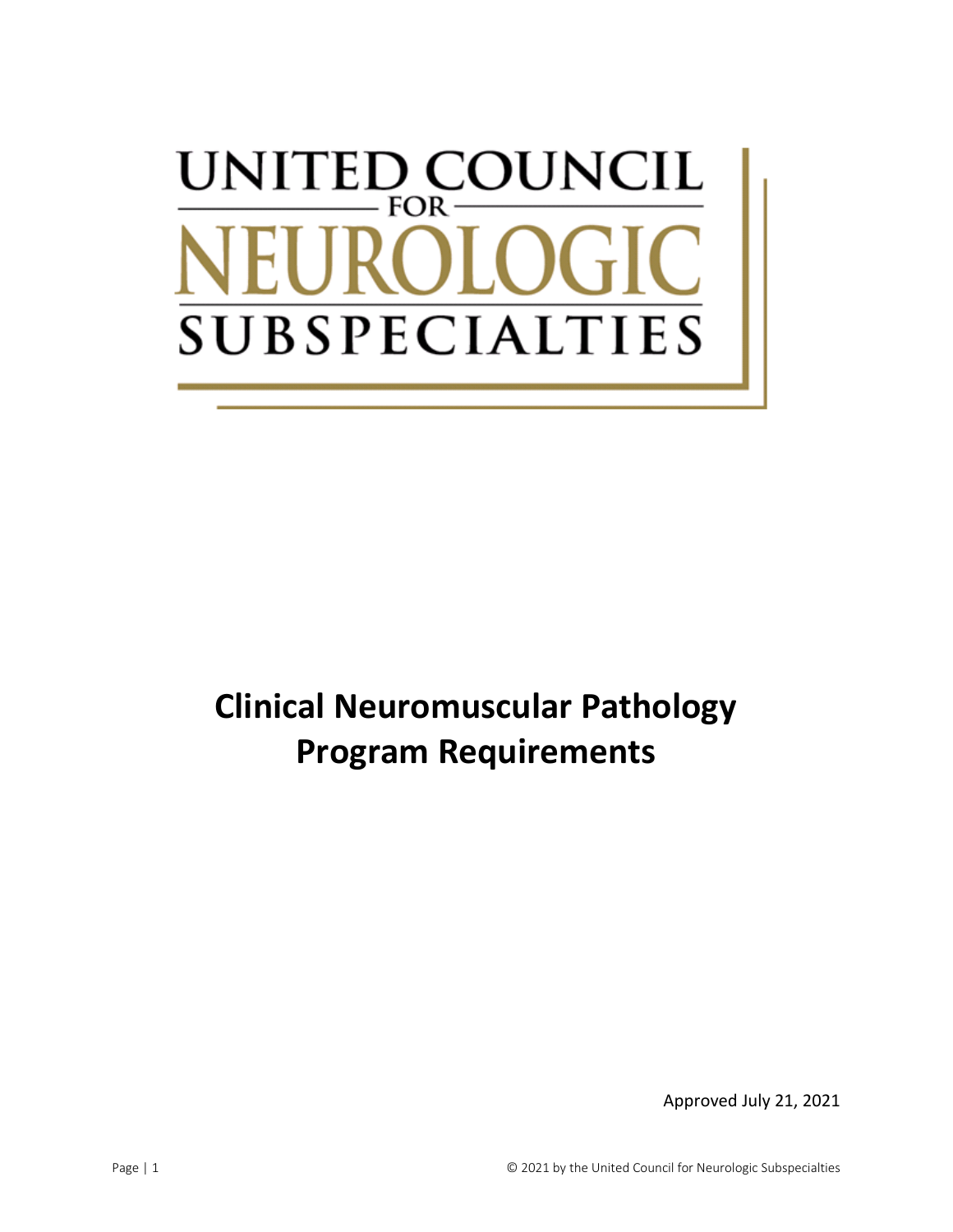#### **Clinical Neuromuscular Pathology Program Requirements**

[The common program requirements are standards required of accredited programs in all UCNS subspecialties. They are shown in **bold** typeface below. Requirements in regular typeface have been set by the Clinical Neuromuscular Pathology subspecialty and approved by the UCNS Board of Directors.]

#### **I. Introduction**

A. Clinical neuromuscular pathology is a subspecialty area of neurology defined by special competence in the interpretation of muscle and nerve pathology. It differs from neuropathology because it is highly integrated with the clinical management of neuromuscular disease. All UCNS training programs in clinical neuromuscular pathology must incorporate the evaluation of muscle and nerve in the context of clinical patient care.

# **B. Purpose of the Training Program**

- **1. The purpose of the training program is to prepare the physician for independent practice in** Clinical Neuromuscular Pathology. **This training must be based on supervised clinical work with increasing patient care responsibilities and transition to independent practice over the course of the training program.**
- **2. The program must require its fellows to obtain competencies in the six core competency areas defined by the Accreditation Council for Graduate Medical Education (ACGME). It is the responsibility of the program to provide precise definitions of specific knowledge, skills, and behaviors, as well as educational opportunities in which the fellow must demonstrate competence in those areas. The program's curricular goals and objectives must correlate to the appropriate ACGME Core Competencies and global learning objectives.**

# **II. Institutional Support**

**There are three types of institutions that may comprise a program: 1) the sponsoring institution, which assumes ultimate responsibility for the program and is required of all programs, 2) the primary institution, which is the primary clinical training site and may or may not be the sponsoring institution, and 3) the participating institution, which provides required experience that cannot be obtained at the primary or sponsoring institutions.**

- **A. Sponsoring Institution**
	- **1. The sponsoring institution must be accredited by the ACGME or Canadian Excellence in Residency Accreditation (CanERA), formerly the Royal College of Physicians and Surgeons of Canada (RCPSC) and meet the current ACGME Institutional Requirements or CanERA General Standards of Accreditation for Institutions with Residency Programs. This responsibility extends to fellow assignments at all primary and participating institutions. The sponsoring institution must be appropriately organized for the conduct of graduate medical education (GME) in a scholarly environment and must be committed to excellence in both medical education and patient care.**
	- **2. A letter demonstrating the sponsoring institution's responsibility for the program must be submitted. The letter must:**
		- **a) confirm sponsorship and oversight of the training program's GME activities,**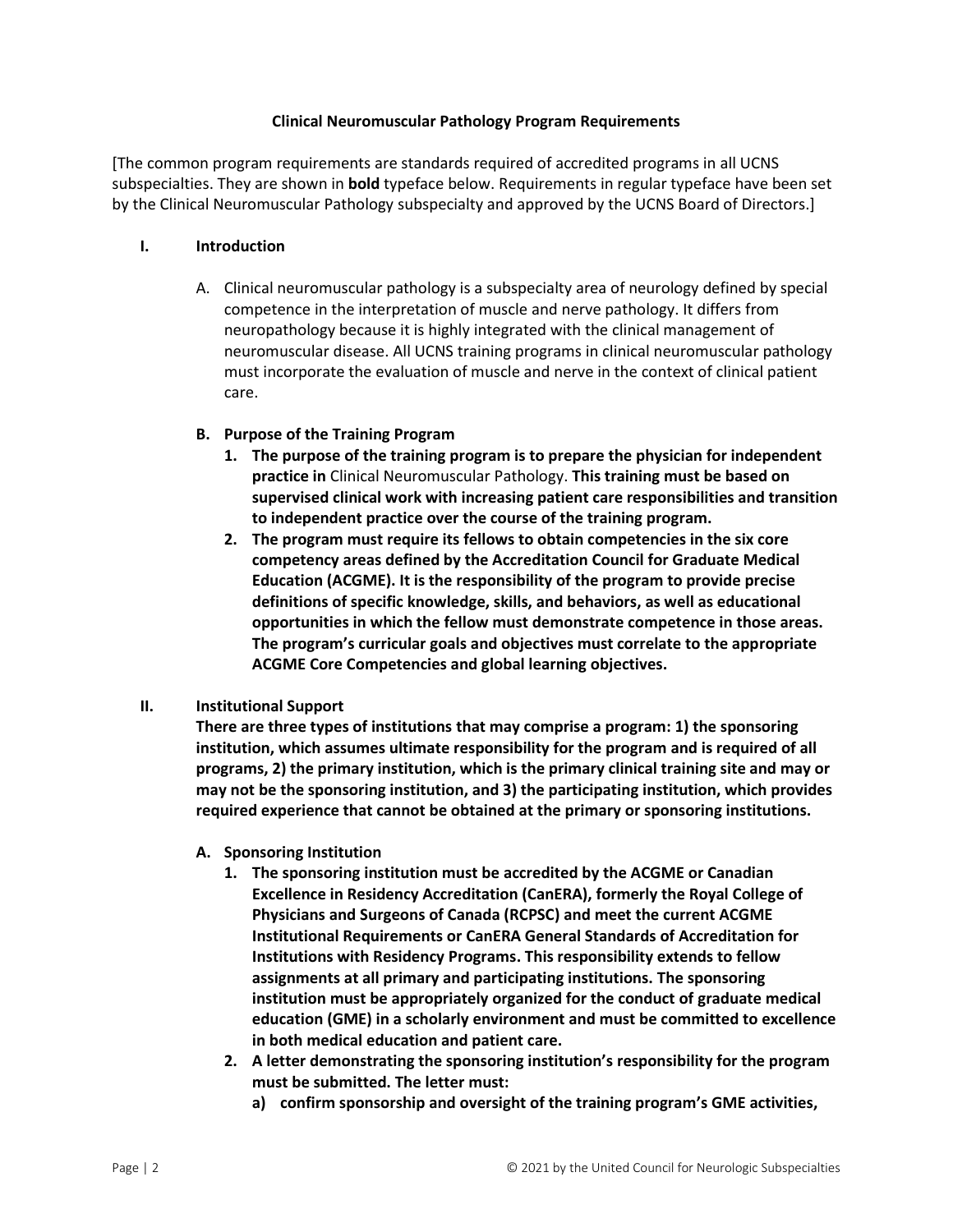- **b) state the sponsoring institution's commitment to training and education, which includes the resources provided by the sponsoring institution, the primary institution, and/or the departments that support the program director's fulfillment of his or her duties as described in these program requirements, and**
- **c) be signed by the designated institution official of the institution as defined by ACGME or postgraduate dean as defined by CanERA.**
- **3. Institutional support and oversight are further demonstrated by the required designated institution official/postgraduate dean signature on all program accreditation and reaccreditation applications and annual report submissions.**
- **B. Primary Institution**
	- **1. Assignments at the primary institution must be of sufficient duration to ensure a quality educational experience and must provide sufficient opportunity for continuity of care. The primary institution must demonstrate the ability to promote the overall program goals and support educational and peer activities.**
	- **2. A letter from the appropriate department chair(s) at the primary institution must be submitted. The letter must:**
		- **a) confirm the relationship of the primary institution to the program,**
		- **b) state the primary institution's commitment to training and education, and**
		- **c) list specific activities that will be undertaken, supported, and supervised at the primary institution.**
- **C. Participating Institutions**
	- **1. Assignments to participating institutions must be based on a clear educational rationale, must have clearly stated learning objectives and activities, and should provide resources not otherwise available to the program. When multiple participating institutions are used, there should be assurance of the continuity of the educational experience.**
	- **2. Assignments at participating institutions must be of sufficient duration to ensure a quality educational experience and should provide sufficient opportunity for continuity of care. All participating institutions must demonstrate the ability to promote the overall program goals and support educational and peer activities.**
	- **3. If a participating institution is used, a participating institution letter must be submitted. The letter must:**
		- **a) confirm the relationship of the participating institution to the program,**
		- **b) state the participating institution's commitment to training and education,**
		- **c) list specific activities that will be undertaken, supported, and supervised at the participating institution, and**
		- **d) be signed by the appropriate official, e.g., department chair or medical director, of the participating institution.**
	- 4. The training must take place in facilities that have been approved under the Clinical Laboratory Improvement Act (CLIA) and that are supervised by physicians who meet all state licensing requirements.
	- 5. If more than one facility is used in the program, there must be a clear educational rationale for the use of each participating institution.
- **III. Facilities and Resources**
	- **A. Each program must demonstrate that it possesses the facilities and resources necessary to support a quality educational experience.**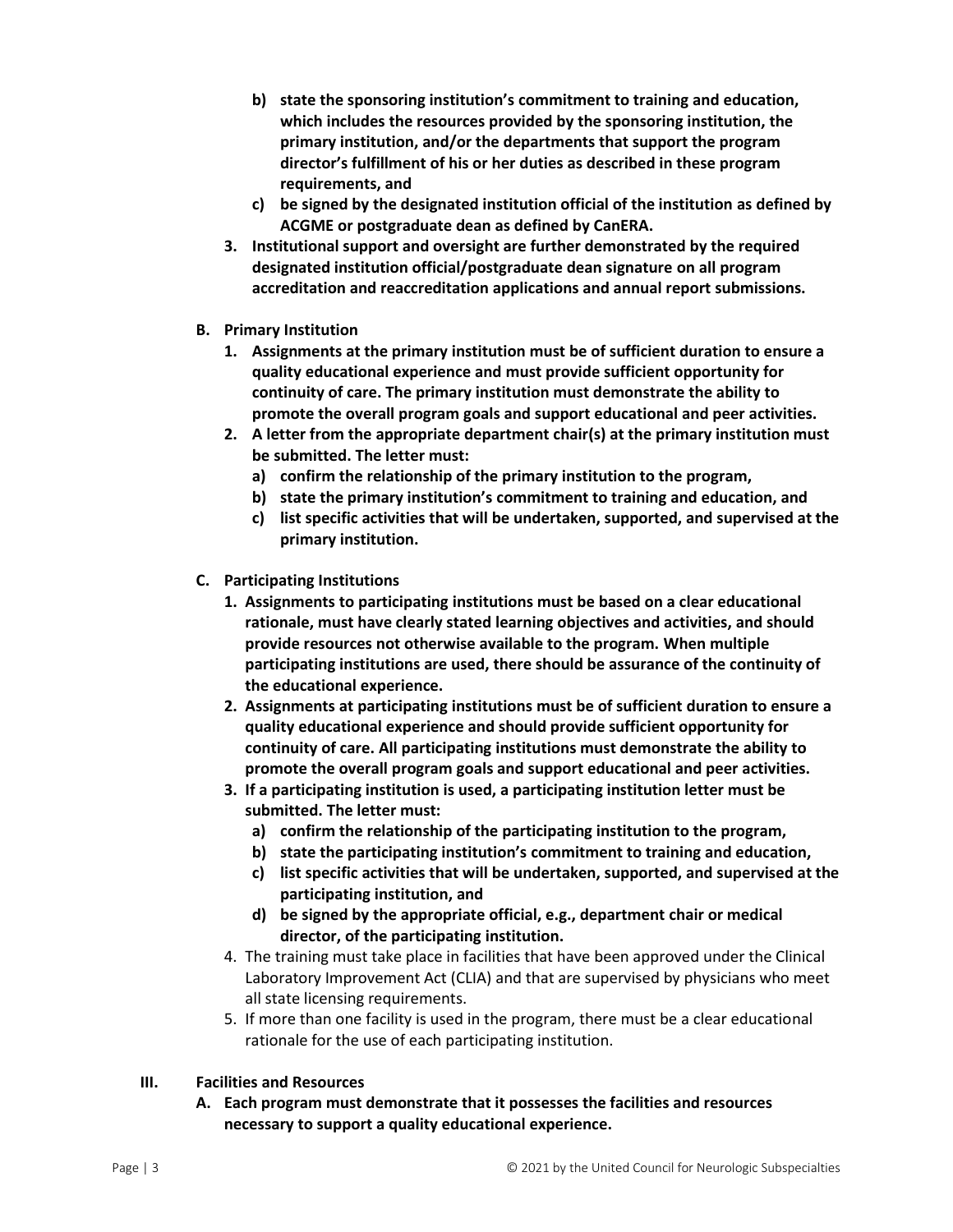- **1. Additional professional, technical, and administrative personnel must be provided to adequately support the fellowship training program in attaining its educational and administrative goals.**
- **2. In programs not situated in a department of neurology, evidence must be provided that demonstrates fellows have access to neurological services.**
- 3. The core neurology program must be a part of, or affiliated with, clinical care facilities that have a full range of patient services.
- 4. There must be adequate equipment, laboratory space, office facilities, computers, meeting rooms, classrooms, and research space to support service, teaching, and educational responsibilities.
- 5. The Clinical Neuromuscular Pathology program should be integrated into a fullservice clinical neuromuscular medicine program.
- 6. The Clinical Neuromuscular Pathology program must provide the fellow a sufficient variety and volume of pathological material.

# **IV. Faculty**

**The faculty of accredited programs consists of: 1) the program director, 2) core faculty, and 3) other faculty. Core faculty are physicians who oversee clinical training in the subspecialty. The program director is considered a core faculty member when determining the fellow complement. Other faculty are physicians and other professionals determined by the Subspecialty to be necessary to deliver the program curriculum. The program director and faculty are responsible for the general administration of the program and for the establishment and maintenance of a stable educational environment. Adequate durations of appointments for the program director and core faculty members are essential for maintaining such an environment. The duration of appointment for the program director must provide for continuity of leadership.**

# **A. Program Director Qualifications**

- **1. There must be a single program director responsible for the program. The person designated with this authority is accountable for the operation of the program and he or she should be a member of the faculty or medical staff of the primary institution.** At institutions where the nerve and muscle biopsies are handled in two different laboratories under two different directors, they can be co-directors of the program. However, there must be a single administrative program director designated responsible for the program and communication with UCNS.
- **2. The program director must:**
	- **a. possess requisite specialty expertise as well as documented educational and administrative abilities and experience in his or her field,**
	- **b. be certified by the American Board of Medical Specialties (ABMS), RCPSC,** American Osteopathic Association (AOA) **or College of Family Physicians of Canada (CFPC) in** neurology or child neurology,
	- **c. possess a current, valid, unrestricted, and unqualified license to practice medicine in the state or province of the program, and**
	- **d. be certified, and maintain certification, in** Clinical Neuromuscular Pathology **by the UCNS.**
		- **i. New programs without a certified program director may apply for accreditation, as long as the application contains an attestation that the program director will become certified at the next available opportunity, which includes certification through the UCNS faculty diplomate pathway. The attestation must contain a statement that the program understands**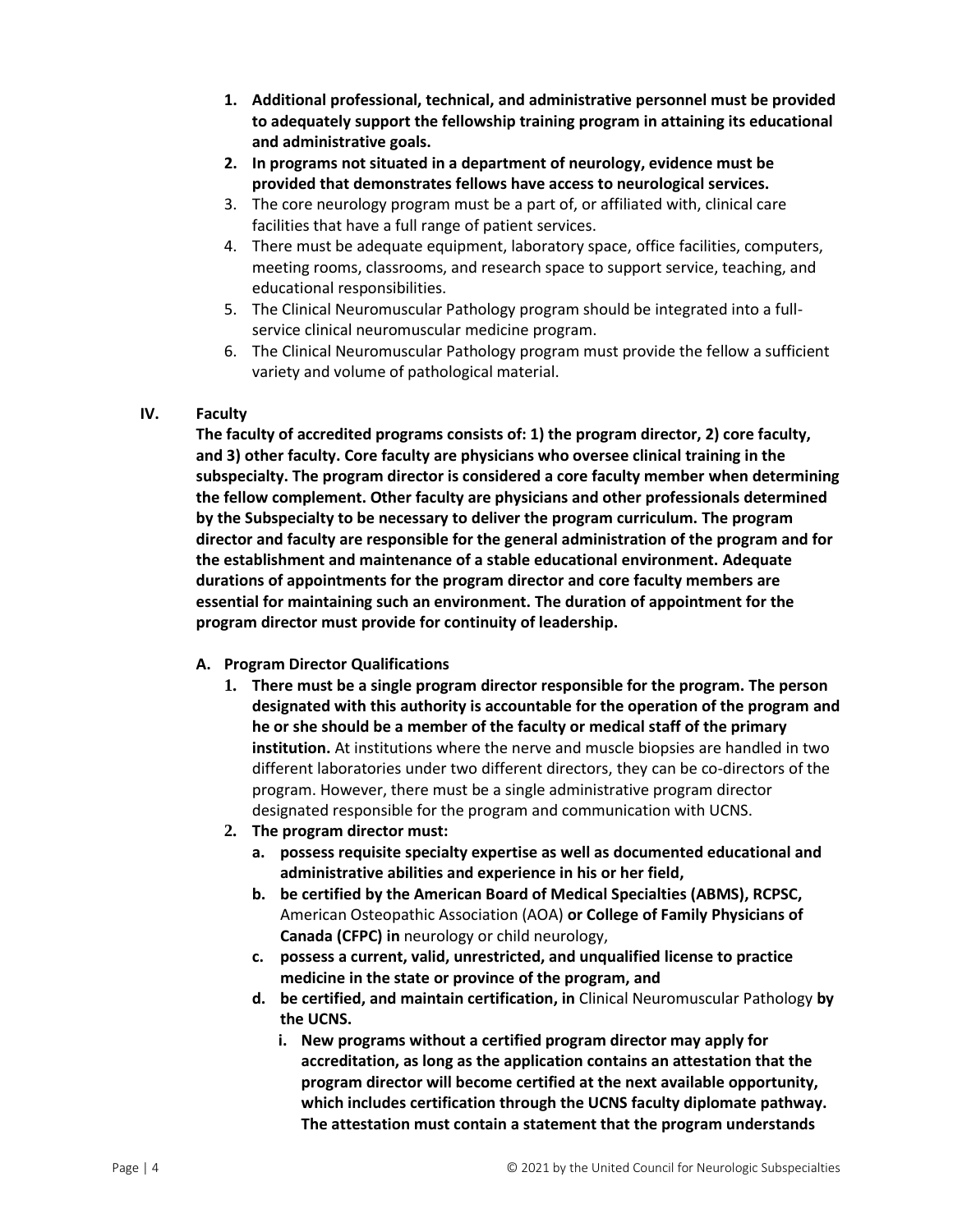**that should the program director fail to achieve certification, the program must immediately submit a program change request appointing an appropriately qualified program director.**

- 3. The program director should be an experienced, active clinician, and must devote sufficient time to the program to ensure achievement of the educational goals and objectives.
- **B. Program Director Responsibilities**
	- **1. The program director must:**
		- **a. oversee and organize the activities of the educational program in all institutions participating in the program including selecting and supervising the faculty and other program personnel at each institution, and monitoring appropriate fellow supervision and evaluation at all institutions used by the program,**
		- **b. prepare accurate statistical and narrative descriptions of the program as requested by the UCNS as well as update the program and fellow records annually,**
		- **c. ensure the implementation of fair policies and procedures, as established by the sponsoring institution, to address fellow grievances and due process in compliance with the ACGME's or CanERA's institutional requirements,**
		- **d. monitor fellow stress, including mental or emotional conditions inhibiting performance or learning, and drug- or alcohol-related dysfunction, and**
		- **e. obtain prior approval of the UCNS for changes in the program that may significantly alter the educational experience of the fellows. Upon review of a proposal for a program change, the UCNS may determine that additional oversight or a site visit is necessary. Examples of changes that must be reported include:**
			- **1) change in the program director,**
			- **2) the addition or deletion of sponsoring, primary, or participating institution(s),**
			- **3) change in the number of approved fellows, and**
			- **4) change in the format of the educational program**
		- f. Supervise the recruitment and appointment process for applicants, including compliance with appropriate credentialing policies and procedures.
		- g. Ensure and document proper, direct, supervision of all fellows at all times by appropriately qualified faculty. Such supervision must be appropriate to the level and experience of the fellow.
		- h. Monitor the progress of each Clinical Neuromuscular Pathology fellow, including the maintenance of a training record that documents completion of all required components of the program, as well as the evaluations of performance by supervisors and teachers.
		- i. Monitor the quality of didactic and clinical experiences, including the collection and review of periodic written evaluations by the trainee of all such supervision and experiences.
		- j. Maintain all training records, including those related to appointment, departmental processes regarding due process, sickness and other leaves, call responsibilities, and vacation time.
		- k. Place a statement in the training record of each fellow upon the completion of the program that documents the satisfactory completion of all program requirements.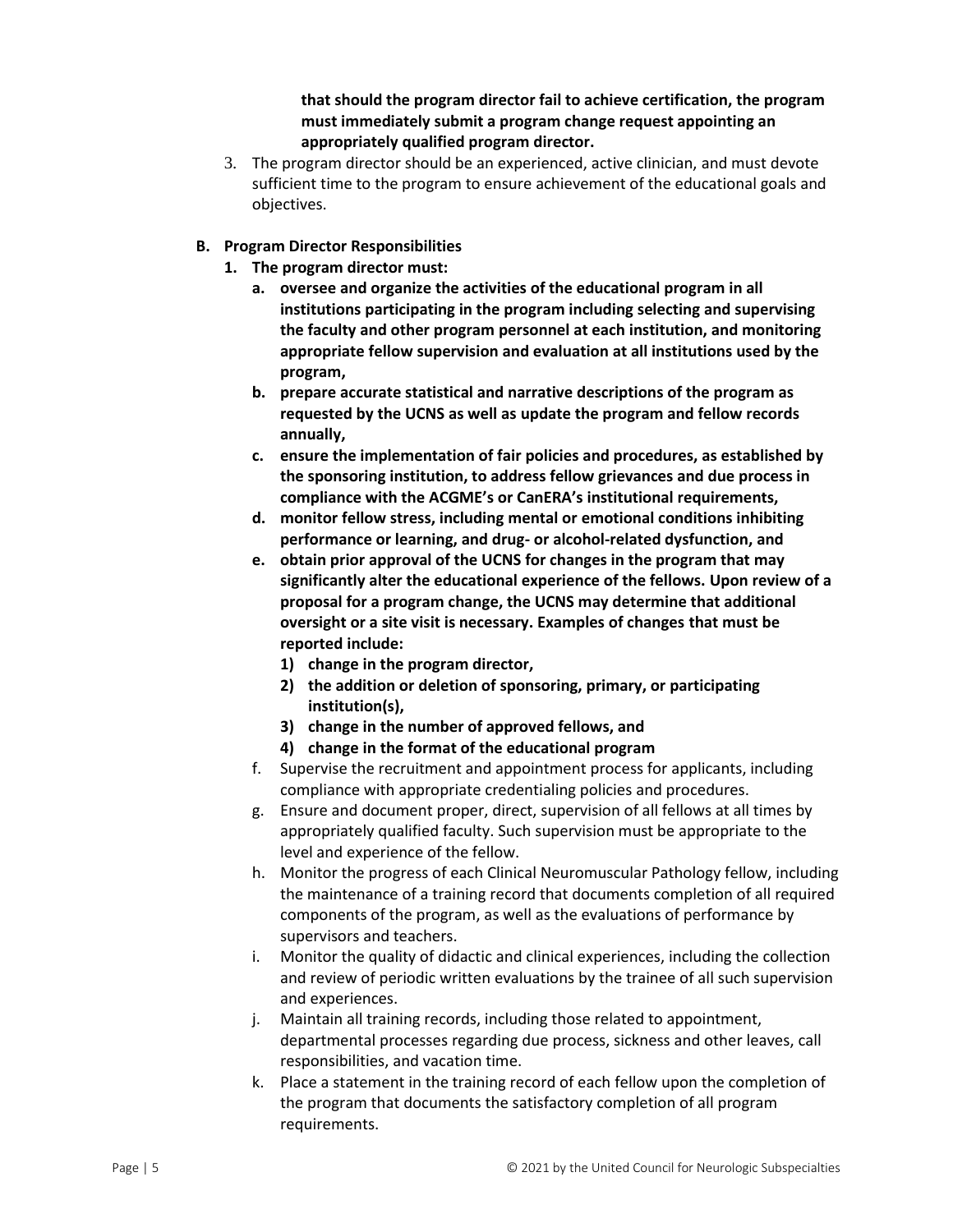- **C. Core Faculty Qualifications**
	- **1. Each core faculty member must:** 
		- **a. possess requisite specialty expertise as well as documented educational and administrative abilities and experience in his or her field,**
		- **b. be currently certified by ABMS, RCPSC,** AOA, **or CFPC in** neurology or child neurology,
		- **c. possess a current, valid, unrestricted, and unqualified license to practice medicine in the state or province of the program, and**
		- **d. be appointed in good standing to the faculty of an institution participating in the program.**
	- **2. The core faculty must include at least one neurologist. The neurologist may also be the program director.**
- **D. Core Faculty Responsibilities**
	- **1. There must be a sufficient number of core faculty members with documented qualifications at each institution participating in the program to instruct and adequately supervise all fellows in the program.**
	- **2. Core faculty members must:**
		- **a. devote sufficient time to the educational program to fulfill their supervisory and teaching responsibilities,**
		- **b. evaluate the fellows they supervise in a timely manner,**
		- **c. demonstrate a strong interest in the education of fellows, demonstrate competence in both clinical care and teaching abilities, support the goals and objectives of the educational program, and demonstrate commitment to their own continuing medical education by participating in scholarly activities, and**
		- d. devote sufficient time to the educational program in Clinical Neuromuscular Pathology to assure fulfillment of its goals and objectives.
- E. Other Faculty

The program must provide additional professional, technical, and clerical personnel as needed to support the administration and educational conduct of the program.

- 1. The laboratory must be directed by qualified physicians who are licensed to practice medicine and are members in good standing of the institution medical staff.
- 2. There must be a sufficient number (at least one) of qualified histotechnologists as well as clinical and other staff to support laboratory work and the educational program.

# **V. Fellow Appointment**

- **A. Duration of Training**
	- **1. Fellowship programs must be no less than** 12 months**, the entirety of which must be spent in patient-oriented** Clinical Neuromuscular Pathology **education. At least 80% of the fellow's time must be spent in supervised training activities in the practice of** Clinical Neuromuscular Pathology**, including didactic and clinical education specific to the subspecialty, electives, and scholarly activities.**
	- **2. Flexible Fellowships**
		- **a. Programs may offer flexible fellowships for a variety of reasons, including, but not limited to: combined clinical/research fellowships or to allow fellows opportunities for work/life balance. Programs that combine clinical and**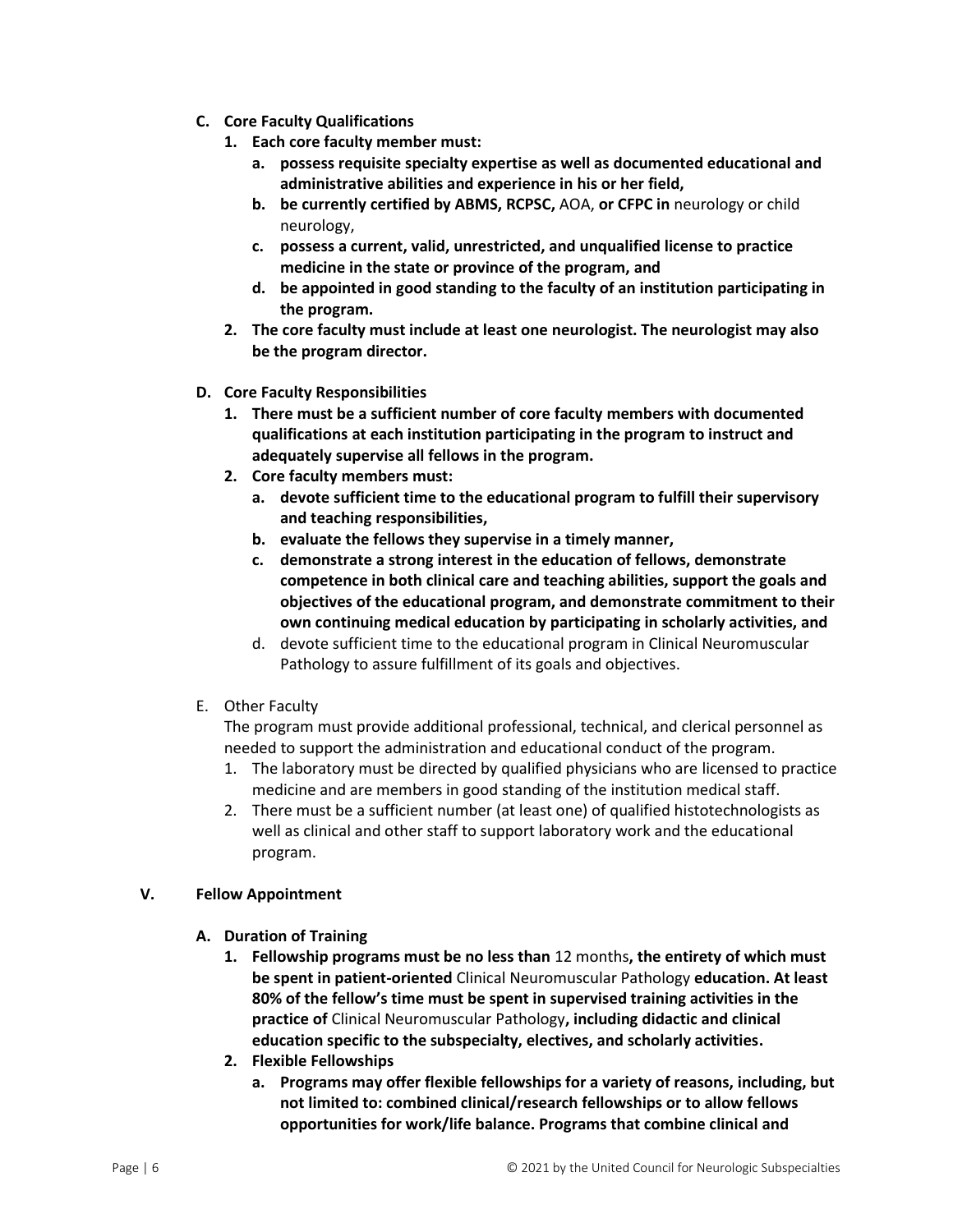**research training (clinician-scientist fellowship program) may be up to 36 months in duration for a one-year program and 48 months for a two-year program. At least** 12 **full months of this extended-program period must be spent in patient-oriented** Clinical Neuromuscular Pathology **clinical, educational, and scholarly activity, the distribution of which across this extended period is at the program's discretion.**

- 3. Training in clinical neuromuscular pathology that occurred during general neurology residency training will not be counted toward meeting this requirement.
- **B. Fellow Eligibility**
	- **1. The fellow must possess a current valid and unrestricted license to practice medicine in the United States or its territories or Canada.**
	- **2. The fellow must be a graduate of a residency program in neurology accredited by the ACGME, RCPSC, or CanERA.**
	- **3. The fellow must be board certified or eligible for certification by the ABMS, RCPSC,** AOA, **or CFPC in neurology.**
- **C. Fellow Complement**

**The fellow complement is the number of fellows allowed to be enrolled in the program at any given time, e.g., across all training years.** 

- **1. There must be at least** 1 **core faculty member(s) for every** 2 **fellow(s)**.
- **D. Appointment of Fellows and Other Students**
	- **1. The appointment of fellows who do not meet the eligibility criteria above must not dilute or detract from the educational opportunities of regularly appointed**  Clinical Neuromuscular Pathology **fellows. Programs must include these fellows in all reports submitted to UCNS to demonstrate compliance with the approved fellow complement. Fellows who are enrolled without meeting the eligibility criteria must be notified that they may not apply for UCNS certification examinations as graduates of an accredited program.**
- **VI. Educational Program**
	- **A. Role of the Program Director and Faculty**
		- **1. The program director, with assistance of the faculty, is responsible for developing and implementing the academic and clinical program of fellow education by:**
			- **a. preparing a written statement to be distributed to fellows and faculty and reviewed with fellows prior to assignment, which outlines the educational goals and objectives of the program with respect to the knowledge, skills, and other attributes to be demonstrated by fellows for the entire fellowship and on each major assignment and each level of the program,**
			- **b. preparing and implementing a comprehensive, well-organized, and effective curriculum, both academic and clinical, which includes the presentation of core specialty knowledge supplemented by the addition of current information, and**
			- **c. providing fellows with direct experience in progressive responsibility for patient management.**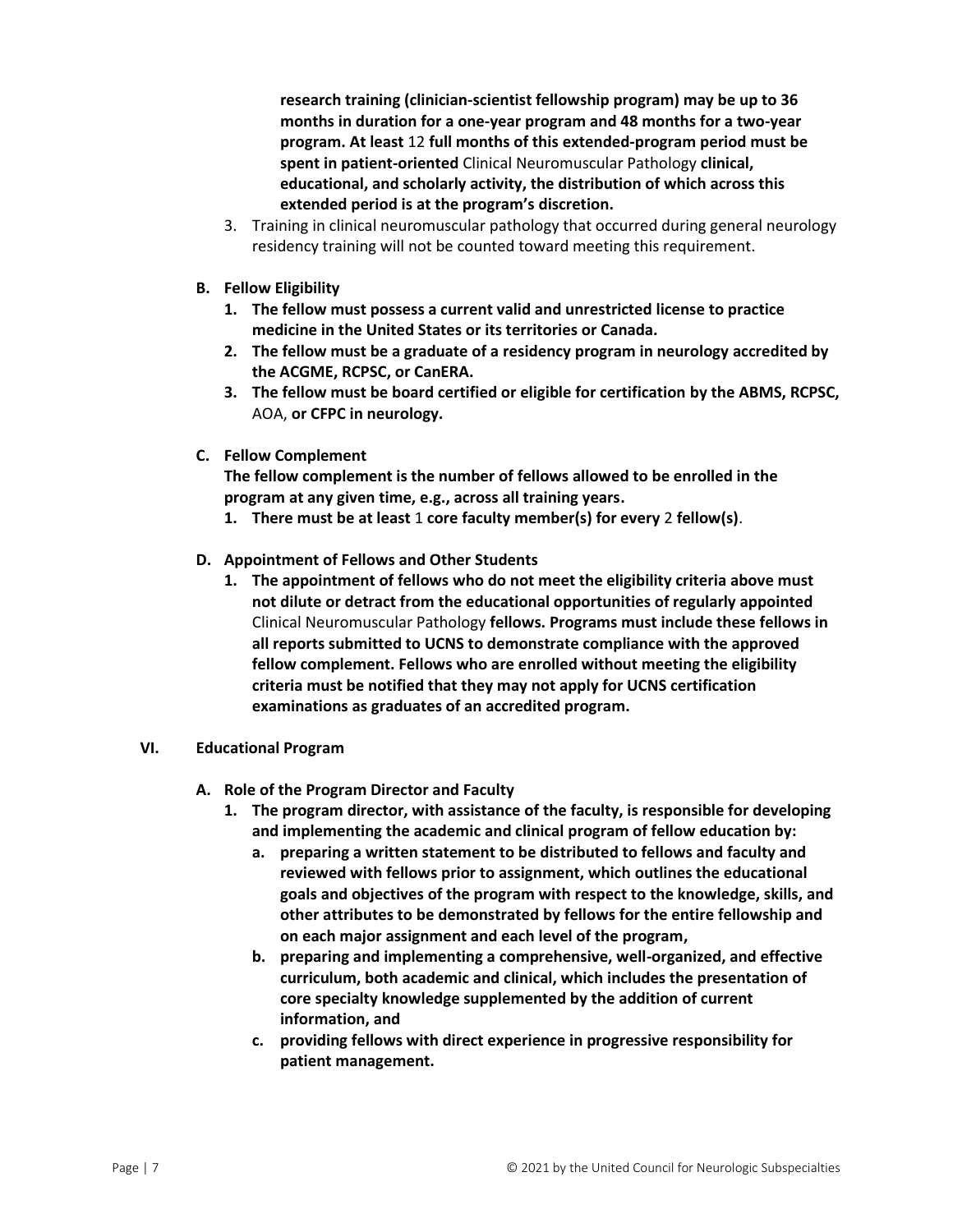- **B. Competencies**
	- **1. A fellowship program must require that its fellows obtain competence in the AGCME Core Competencies to the level expected of a new practitioner in the subspecialty. Programs must define the specific and unique learning objectives in the area including the knowledge, skills, and behaviors required and provide educational experiences as needed in order for their fellows to demonstrate the core competencies** and the following objectives:
		- 1) Nerve
			- a) Upon completion of the training program, the fellow should have acquired the following fund of knowledge and skills:
				- 1. Recognize preparatory artifacts and pathologic abnormality in nerve tissue obtained at biopsy.
				- 2. Correlate the pathological findings with clinical manifestations and genetic findings of nerve disease.
				- 3. Accurately and concisely describe the pathologic findings of biopsy specimens, formulate an appropriate pathologic diagnosis, and offer comments about the diagnosis based on the biopsy findings in the context of the clinical history.
				- 4. Become familiar with the relevant literature on neuromuscular diseases.
			- b) Specifically, the fellow will:
				- 1. Understand the indications for obtaining a nerve biopsy and choose an appropriate biopsy site based on the clinical evaluation and electrophysiologic findings.
				- 2. Be aware of potential artifacts due to the nerve biopsy procedure; hemorrhage into the specimen, crushing of tissue, damage by inappropriate dissection, and insufficient amount of tissue.
				- 3. Recognize artifacts due to improper handling, flash-freezing, fixation, osmification, sectioning, staining, and storage of the biopsy specimen.
				- 4. Learn the use and application of standard histological and histochemical staining.
				- 5. Be familiar with the use and application of standard immunostains, semithin sections, teased nerve fiber preparation and EM exam.
		- 2) Muscle
			- a) Upon completion of the training program, the fellow should have acquired the following fund of knowledge and skills:
				- 1. Recognize preparatory artifacts and pathologic abnormality in muscle tissue obtained at biopsy.
				- 2. Correlate the pathological findings with clinical manifestations and genetic findings of muscle diseases.
				- 3. Accurately and concisely describe the pathologic findings in biopsy specimens, formulate an appropriate pathological diagnosis, and offer comments about the diagnosis based on the biopsy findings in the context of the clinical history.
				- 4. Become familiar with the relevant literature on neuromuscular diseases.
			- b) Specifically, the fellow will:
				- 1. Understand the indications for obtaining a muscle biopsy and choose an appropriate biopsy site based on the clinical evaluation and electrophysiologic findings.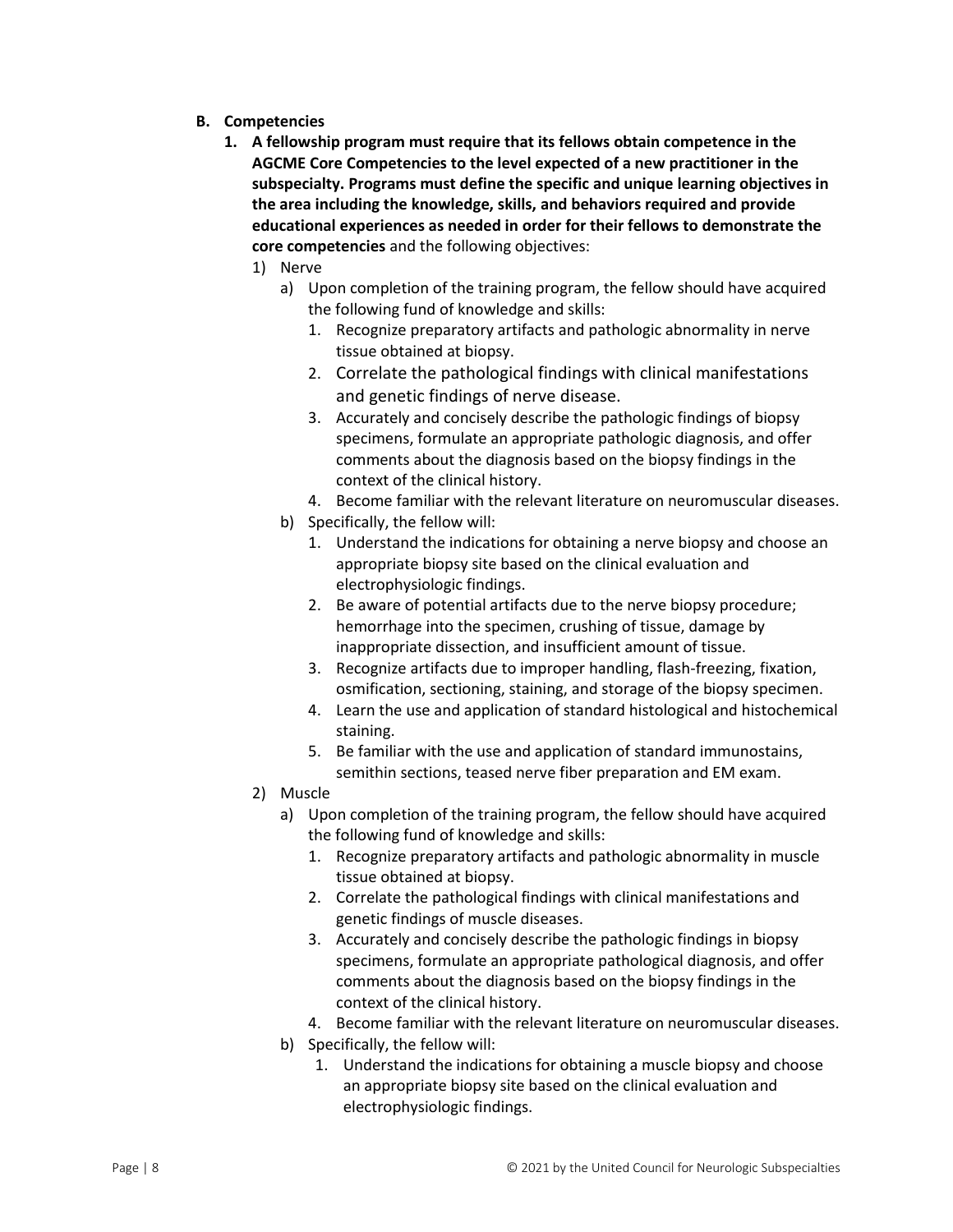- 2. Be aware of potential artifacts due to the muscle biopsy procedure: hemorrhage into the specimen, crushing of tissue, damage by inappropriate dissection, and insufficient amount of tissue.
- 3. Recognize artifacts due to improper handling, flash-freezing, fixation, sectioning, staining, and storage of biopsy specimen.
- 4. Learn the use and application of standard histological and histochemical staining.
- 5. Be familiar with the use and application of standard immunostains.
- **2. The program must use the ACGME Core Competencies to develop competencybased goals and objectives for all educational experiences during the period of fellowship training in** Clinical Neuromuscular Pathology**.**
- **C. Didactic Components**
	- **1. The program must include structured, fellow-specific educational experiences such as rounds, conferences, case presentations, lectures, and seminars that complement the clinical and self-directed educational opportunities. Together, various educational experiences must facilitate the fellow's mastery of the core content areas and foster the competencies as described above.**
	- **2.** The program must provide the fellow with instruction and experience in the techniques of obtaining, processing, and evaluating tissue to ensure that quality specimens suitable for evaluation are obtained.
	- **3.** The program must provide a lecture series, selected readings or other clearly identified mechanisms for addressing core content (See *Clinical Neuromuscular Pathology Core Curriculum)*.
	- **4.** Fellows should present a minimum of two clinical or pathology neuromuscular conferences each year and participate in subspecialty conferences and journal clubs.

# **D. Clinical Components**

- **1. The fellow's clinical experience must be spent in supervised activities related to**  Clinical Neuromuscular Pathology. **Clinical experiences may include all training relevant to** Clinical Neuromuscular Pathology, **including lectures and individual didactic experiences and journal clubs emphasizing clinical matters.**
- **2.** Fellows will work in neuromuscular clinics and interact with clinicians caring for patients.
- **3.** Each Clinical Neuromuscular Pathology fellow should examine and generate a written report on a minimum of 100 biopsies of which no less than 30 should be either muscle or nerve. The reports must accurately describe the findings and indicate the diagnosis or diagnoses on each case which must subsequently be evaluated and countersigned by faculty. The required new case material must be obtained during the course training period, which includes the clinical evaluation, determination of need for biopsy including site and specific procedure, preparation of biopsy material for histopathological examination, interpretation of the slides, and management of the patient based on the pathological diagnosis. The fellow must participate in all or most steps.
- **4.** Nerve Laboratory Within the nerve laboratory, the fellow should become familiar with and competent in the following:
	- a. Proper nerve tissue handling, grossing and processing including sectioning and staining of snap frozen and formalin-fixed paraffin-embedded tissue, and glutaraldehyde-fixed semi-thin embedded tissue.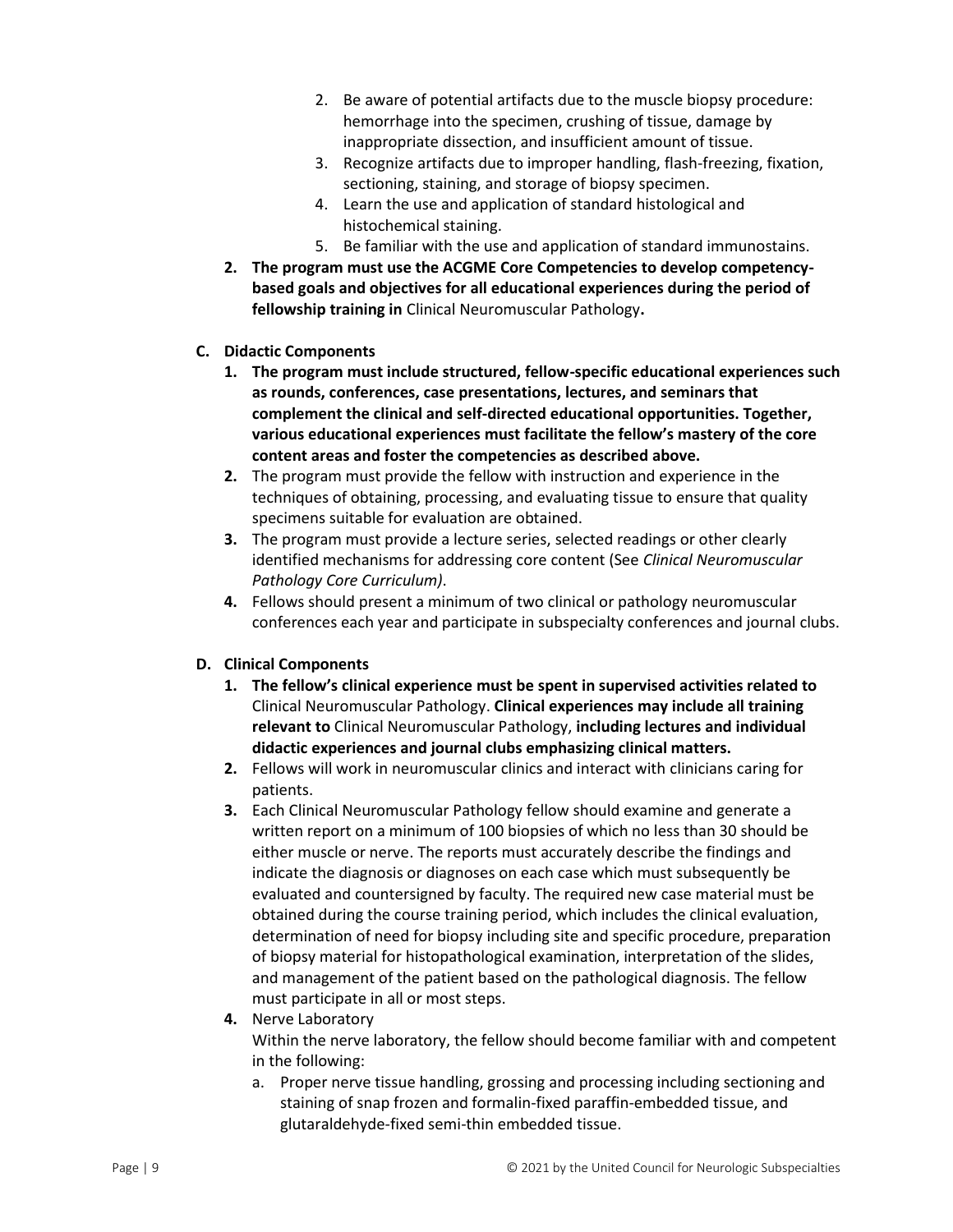- b. Interpretation of the following stains: hematoxylin and eosin (H&E), trichrome, and Congo red with appropriate visualization technique for amyloid.
- c. Interpretation of immunostaining using selected antibodies addressing the clinical problem, for example, but not limited to, different types of lymphocyte subsets.
- d. Interpretation of glutaraldehyde-fixed segments of nerve, post-fixed in osmium tetroxide and embedded in epoxy resin, sectioned and stained using toluidine blue for light microscopic evaluation.
- e. Exposure to electron microscopic and teased nerve fiber preparations.
- **5.** Muscle Laboratory

Within the muscle laboratory, the fellow should become familiar with and competent in the following:

- a. Proper muscle tissue handling, grossing and processing including sectioning and staining of snap frozen tissue,
- b. Interpretation of the following stains: H&E, Gomori trichrome, nicotinamide adenine dinucleotide dehydrogenase, succinate dehydrogenase, cytochrome C oxidase, ATPase reactions at pH 4.3, 4.6, and 9.4, acid phosphatase, periodicacid Schiff, oil red O or Sudan black, nonspecific esterase, myophosphorylase and Congo Red with appropriate visualization technique for amyloid.
- c. Interpretation of immunostaining using selected antibodies addressing the clinical problem, for example, but not limited to: different types of muscular dystrophy, lymphocyte subsets, expression of Class I HLA antigens, and deposits of complement components C5b9.
- d. Exposure to electron microscopic study of muscle and neuromuscular junction.
- e. Exposure to formalin fixed paraffin embedded stained sections.
- **E. Scholarly Activities**
	- **1. The responsibility for establishing and maintaining an environment of inquiry and scholarship rests with the faculty. Both faculty and fellows must participate actively in some form of scholarly activity. Scholarship is defined as activities unrelated to the specific care of patients, which includes scholarship pertaining to research, writing review papers, giving research-based lectures and participating in research-oriented journal clubs.**
	- **2. There must be adequate resources for scholarly activities for faculty and fellows,** e.g., sufficient laboratory space, equipment, computer services for data analysis, and statistical consultation services.
- **F. Fellow Supervision, Clinical Experience and Education, and Well-Being Providing fellows with a sound academic and clinical education must be carefully planned and balanced with concerns for patient safety and fellow well-being. Each program must ensure that the learning objectives of the program are not compromised by excessive reliance on fellows to fulfill service obligations. Didactic and clinical education defined by the program requirements must have priority in the allotment of a fellow's time and energy.**
	- **1. Fellow Supervision**
		- **a. All patient care required by the program requirements must be supervised by qualified faculty. The program director must ensure, direct, and document adequate supervision of fellows at all times. Fellows must be provided with rapid, reliable systems for communicating with supervising faculty.**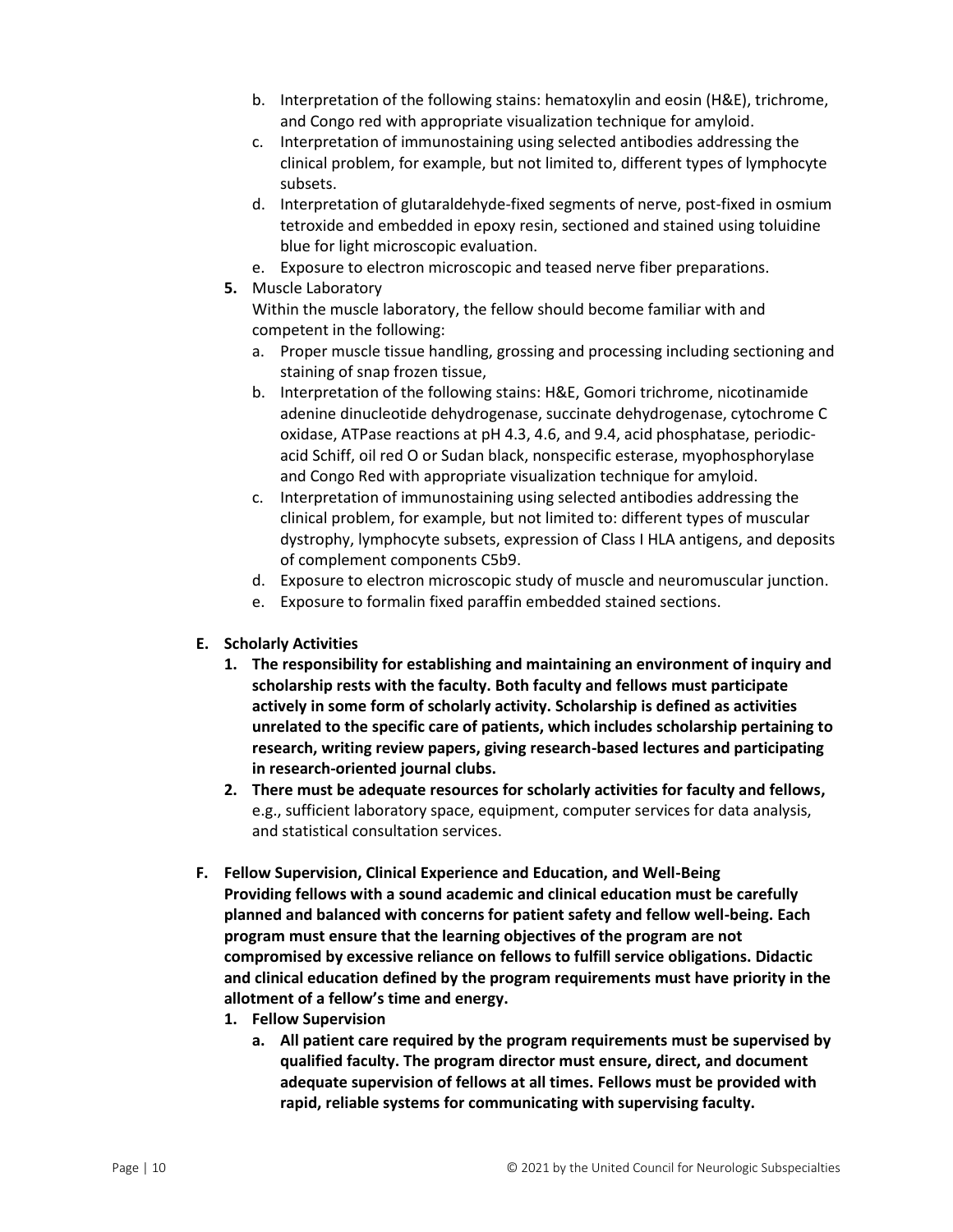- **b. Faculty schedules must be structured to provide fellows with continuous supervision and consultation.**
- **c. Faculty and fellows must be educated about and meet ACGME or CanERA requirements concerning faculty and fellow well-being and fatigue mitigation.**
- **2. Clinical Experience and Education and Well-Being**
	- **a. Clinical assignments must recognize that the faculty and fellows collectively have responsibility for the safety and welfare of patients. Fellow clinical experience and education supervision, and accountability, and clinical work hours, including time spent on-call, must comply with the current ACGME or CanERA institutional program requirements.**

# **VII. Evaluation**

- **A. Fellow Evaluation**
	- **1. Fellow evaluation by faculty must:**
		- **a. take place at least semi-annually to identify areas of weakness and strength, which must be communicated to the fellow,**
		- **b. use the subspecialty milestones to document fellow experience and performance, and**
		- **c. include the use of assessment results to achieve progressive improvements in the fellow's competence and performance in the ACGME Core Competencies and the subspecialty's core knowledge areas. Appropriate sources of evaluation include faculty, patients, peers, self, and other professional staff.**
	- **2. The program must include a mechanism for providing regular and timely performance feedback to fellows. Issues of unacceptable performance must be addressed in a timely fashion and in accordance with the policies and procedures of the sponsoring institution.**
	- **3. Summary and final evaluation of the fellow must:**
		- **a. be prepared by the program director and should reflect the input of faculty,**
			- **i.** A permanent record of evaluation must be maintained and be accessible to the fellow and other authorized personnel.
		- **b. include a formative evaluation of the fellow's demonstration of learning objectives and mastery of the ACGME Core Competencies using the subspecialty's milestones,**
		- **c. include a final, summative evaluation by the program director using the subspecialty's milestones to document the fellow's demonstration of sufficient competence and professional ability to practice the subspecialty competently and independently, and**
		- **d. include a statement specifically regarding the fellow's ability to practice the subspecialty independently upon completion of the program.**
- **B. Faculty Evaluation**
	- **1. The performance of faculty must be evaluated by the program director on an annual basis.**
	- **2. The evaluations must include a review of their teaching abilities, commitment to the educational program, clinical knowledge, and scholarly activities.**
	- **3. These evaluations must include confidential annual written evaluations by fellows.** A permanent record of evaluation must be maintained and be accessible to the fellow and other authorized personnel.